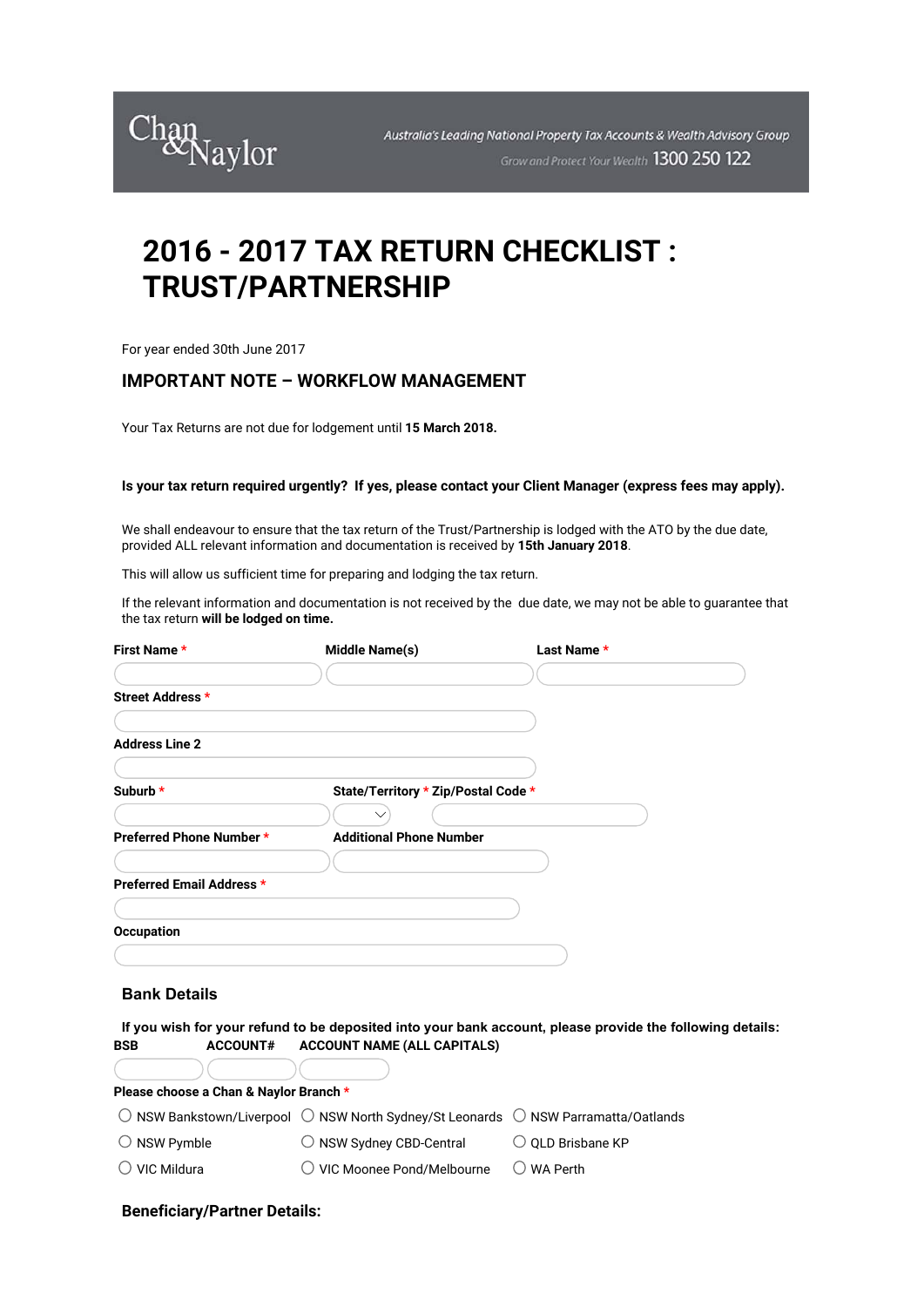| First Name *    | Middle Name(s)                                                                | Family Name * |
|-----------------|-------------------------------------------------------------------------------|---------------|
| Date Of Birth * | Tax File Number (if available) Add Another? *<br>$\bigcirc$ Yes $\bigcirc$ No |               |
|                 | <b>INCOME &amp; EXPENSES:</b>                                                 |               |

## *1. Business Income & Expenses:*

- **if you maintain your own cloud based accounting software, please contact your client manager to go through the steps to enable appropriate Chan & Naylor access.**
- **if you maintain your own desktop based accounting software please submit a copy of the file via usb or via email to your relevant client manager.**
	- · if you pay an ATO GST instalment amount every quarter, we shall prepare the Annual GST Return for you based on the data you provide, unless we are advised otherwise;

· **if you do not maintain cloud or desktop based accounting software, please forward the following documents to us, if applicable:**

- a. cashbooks (either manual or in Microsoft excel);
- b. bank statements from **1 July 2016 to 30 June 2017**;
- c. cheque butts;
- d. deposit slips;
- e. expenses summaries/invoices;
- f. loan statements, if applicable;
- g. amounts of money that other entities, including the beneficiaries (for trust), owe the Trust/Partnership in connection with the business as at **30 June 2017**, if any
- 1. amounts of money that the Trust/Partnership owes other entities ,including the beneficiaries (for trust), in connection with the business as at **30 June 2017**, if any
	- i. PAYG Payment Summaries (group certificates) and annual reconciliation statement, if applicable.

Please note that we need the GST component of each expense so that we can work out the GST input tax credit claimed by the Trust/Partnership.

### *2. Distribution from other trusts/partnerships:*

#### **Do you receive distribution from other trusts/partnerships? \***

 $\bigcirc$  Yes  $\bigcirc$  No

**· if you received distribution from another private trust or partnership, please provide a copy of the tax return, if available;**

**(up to 5MB-Please ZIP into single file)**

Browse...

Upload  $\parallel$  Delete

**· if you received distribution from public unit trust, please provide a copy of the annual tax distribution summary;**

Browse... **(up to 5MB-Please ZIP into single file)**

Upload  $\parallel$  Delete

*3. Interest (money received from your bank accounts):*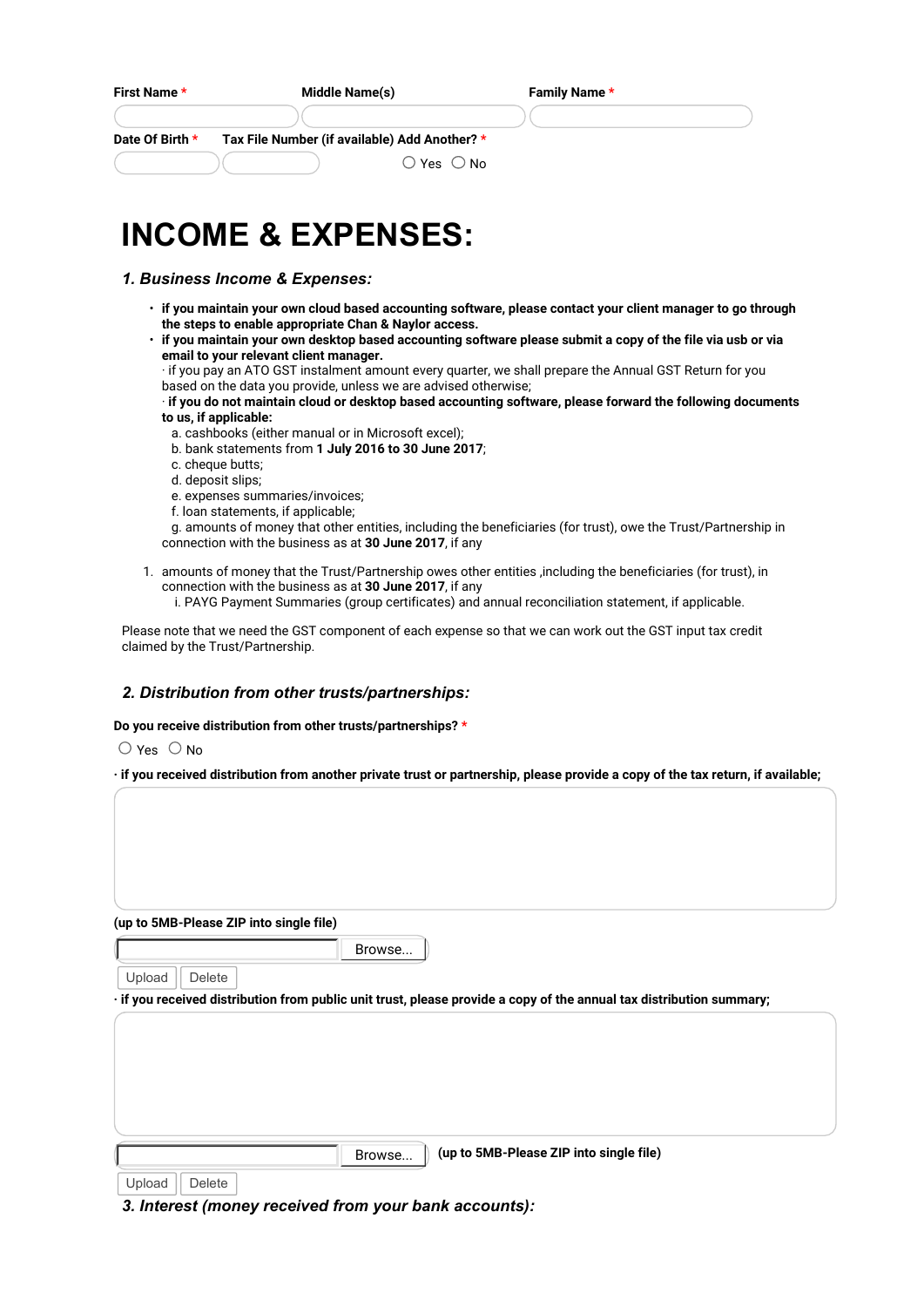|                                                                                                                                                                                                                                                    |                         | Account Number Total Interest Received (\$) |                                         | <b>Add another?</b>          |
|----------------------------------------------------------------------------------------------------------------------------------------------------------------------------------------------------------------------------------------------------|-------------------------|---------------------------------------------|-----------------------------------------|------------------------------|
|                                                                                                                                                                                                                                                    |                         |                                             |                                         | $\bigcirc$ Yes $\bigcirc$ No |
| 4. Dividends:                                                                                                                                                                                                                                      |                         |                                             |                                         |                              |
| Please provide copies of dividend statements (including Dividends on shares participating in Dividend Re-investment<br>Plans).                                                                                                                     |                         |                                             |                                         |                              |
| 1. Name of Shares (please indicate if the shares take part in DRP)                                                                                                                                                                                 |                         |                                             |                                         |                              |
|                                                                                                                                                                                                                                                    |                         |                                             |                                         |                              |
| <b>Unfranked Dividend</b>                                                                                                                                                                                                                          | <b>Franked Dividend</b> | <b>Imputation Credit</b>                    | Add another?                            |                              |
|                                                                                                                                                                                                                                                    |                         |                                             | $\bigcirc$ Yes $\bigcirc$ No            |                              |
| 5. Capital Gain:                                                                                                                                                                                                                                   |                         |                                             |                                         |                              |
| Did you sell any assets such as shares or property or receive any compensation amounts during the year ended 30th<br><b>June 2017?</b>                                                                                                             |                         |                                             |                                         |                              |
| $\bigcirc$ Yes $\bigcirc$ No                                                                                                                                                                                                                       |                         |                                             |                                         |                              |
| If yes, then please provide documentation relating to the purchase / cost and/or documents on sale / funds received etc                                                                                                                            |                         |                                             |                                         |                              |
|                                                                                                                                                                                                                                                    |                         |                                             |                                         |                              |
|                                                                                                                                                                                                                                                    |                         |                                             |                                         |                              |
|                                                                                                                                                                                                                                                    |                         |                                             |                                         |                              |
|                                                                                                                                                                                                                                                    |                         |                                             |                                         |                              |
|                                                                                                                                                                                                                                                    |                         |                                             |                                         |                              |
|                                                                                                                                                                                                                                                    |                         |                                             |                                         |                              |
|                                                                                                                                                                                                                                                    |                         |                                             |                                         |                              |
|                                                                                                                                                                                                                                                    | Browse                  |                                             | (up to 5MB-Please ZIP into single file) |                              |
| Upload<br><b>Delete</b>                                                                                                                                                                                                                            |                         |                                             |                                         |                              |
| 6. Rent:                                                                                                                                                                                                                                           |                         |                                             |                                         |                              |
|                                                                                                                                                                                                                                                    |                         |                                             |                                         |                              |
| Do you receive rental income?                                                                                                                                                                                                                      |                         |                                             |                                         |                              |
| $\bigcirc$ Yes $\bigcirc$ No                                                                                                                                                                                                                       |                         |                                             |                                         |                              |
|                                                                                                                                                                                                                                                    |                         | Browse                                      | (up to 5MB-Please ZIP into single file) |                              |
|                                                                                                                                                                                                                                                    |                         |                                             |                                         |                              |
|                                                                                                                                                                                                                                                    |                         |                                             |                                         |                              |
| Upload<br>Delete                                                                                                                                                                                                                                   |                         |                                             |                                         |                              |
|                                                                                                                                                                                                                                                    |                         |                                             |                                         |                              |
|                                                                                                                                                                                                                                                    |                         |                                             |                                         |                              |
|                                                                                                                                                                                                                                                    |                         |                                             |                                         |                              |
|                                                                                                                                                                                                                                                    |                         |                                             |                                         |                              |
|                                                                                                                                                                                                                                                    |                         |                                             |                                         |                              |
|                                                                                                                                                                                                                                                    |                         |                                             |                                         |                              |
|                                                                                                                                                                                                                                                    |                         |                                             |                                         |                              |
|                                                                                                                                                                                                                                                    |                         |                                             |                                         |                              |
| 7. Any Other Income<br>(Details of all receipts during the financial year, e.g. fringe benefits from employee contributions,<br>gross payments subject to foreign resident withholding etc. which do not fit into any of the above<br>categories.) |                         |                                             |                                         |                              |
|                                                                                                                                                                                                                                                    |                         |                                             |                                         |                              |
|                                                                                                                                                                                                                                                    | Browse                  |                                             | (up to 5MB-Please ZIP into single file) |                              |

# *Business Expenses*

*1. Motor Vehicle:* 

**Was there any car in the trust/partnership's name or did you use your own car for business purposes through the year?**

 $\bigcirc$  Yes  $\bigcirc$  No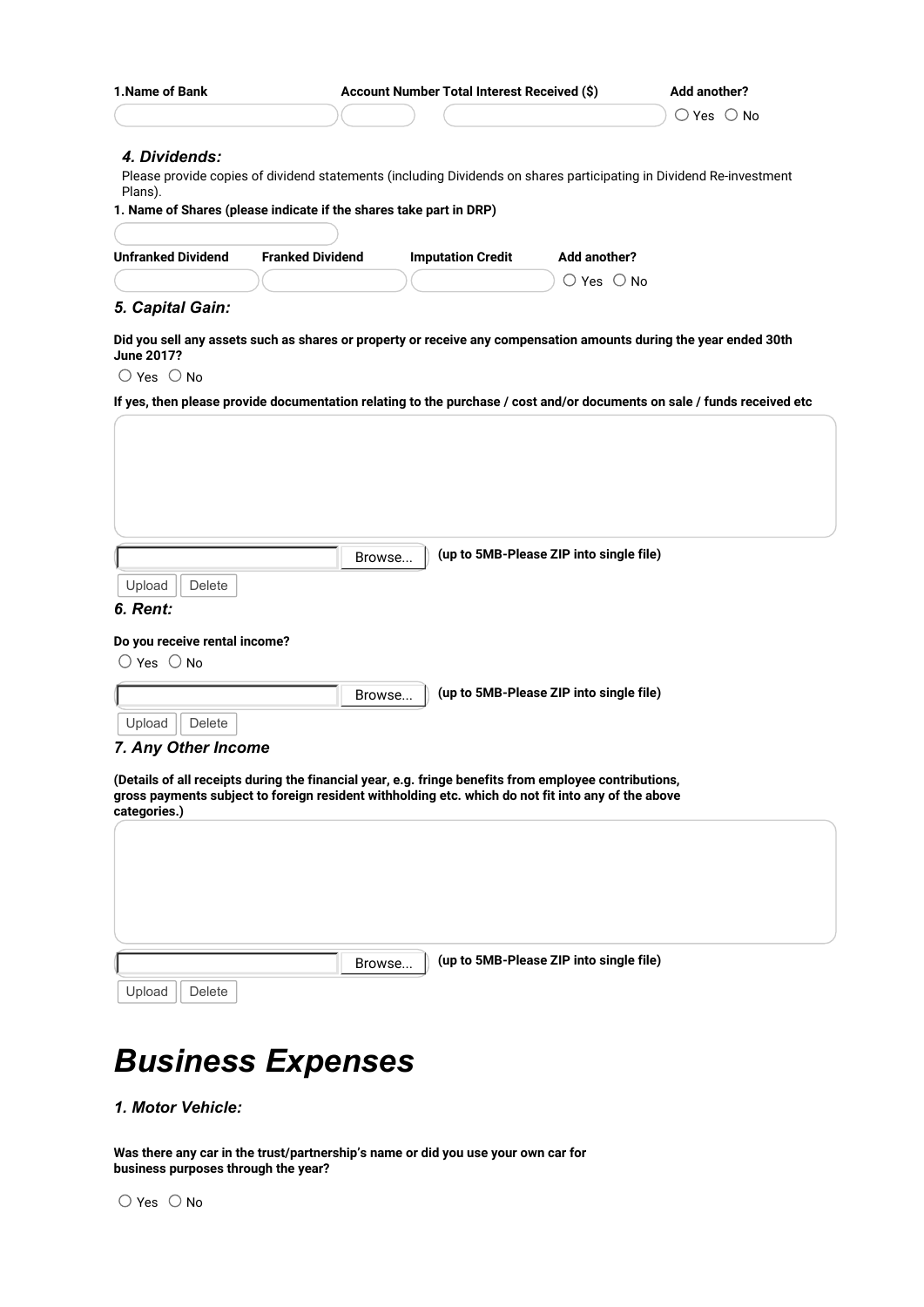**If yes, please provide one of the following:-**

**Log Book Method – Business % use**

**Please provide details of all expenses you incurred over the financial year including repairs / maintenance, registration / insurance, fuel (can be estimated) etc.** 

**If the car was newly acquired during the period spanning 1 July 2016 to 30 June 2017 please also provide the car purchase invoice.**

**If you have a loan for the vehicle, please provide details of the interest you paid over the year and the cost of the car. If you have a hire purchase, please provide a copy of the purchase invoice and car finance contract.**

**If you had a lease for your vehicle, please provide figures of your lease payments.**

**Kilometres Method:** 

**If you have not kept a log book but used your car for business, let us know how many kilometres you have travelled for business in 2017 Finacial Year. The maximum the tax office allows you to claim using this method is 5000 kilometres.**

**Car Engine Size: (in litres e.g. 1.6 litres)**

Browse...

**(up to 5MB-Please ZIP into single file)**

Upload Delete

## *2. Tax Loss (NOT APPLICABLE FOR PARTNERSHIPS)*

**Did the Trust have a loss to be brought forward from prior year?**

 $\bigcirc$  Yes  $\bigcirc$  No

**Have you made a family trust election?**

 $\bigcirc$  Yes  $\bigcirc$  No

#### *3. Superannuation*

**Has the Trust/Partnership made any contribution to a superannuation fund?**

 $\bigcirc$  Yes  $\bigcirc$  No

**If yes, please provide the names of the funds and the amount of contributions made for each beneficiary/employee/partner.**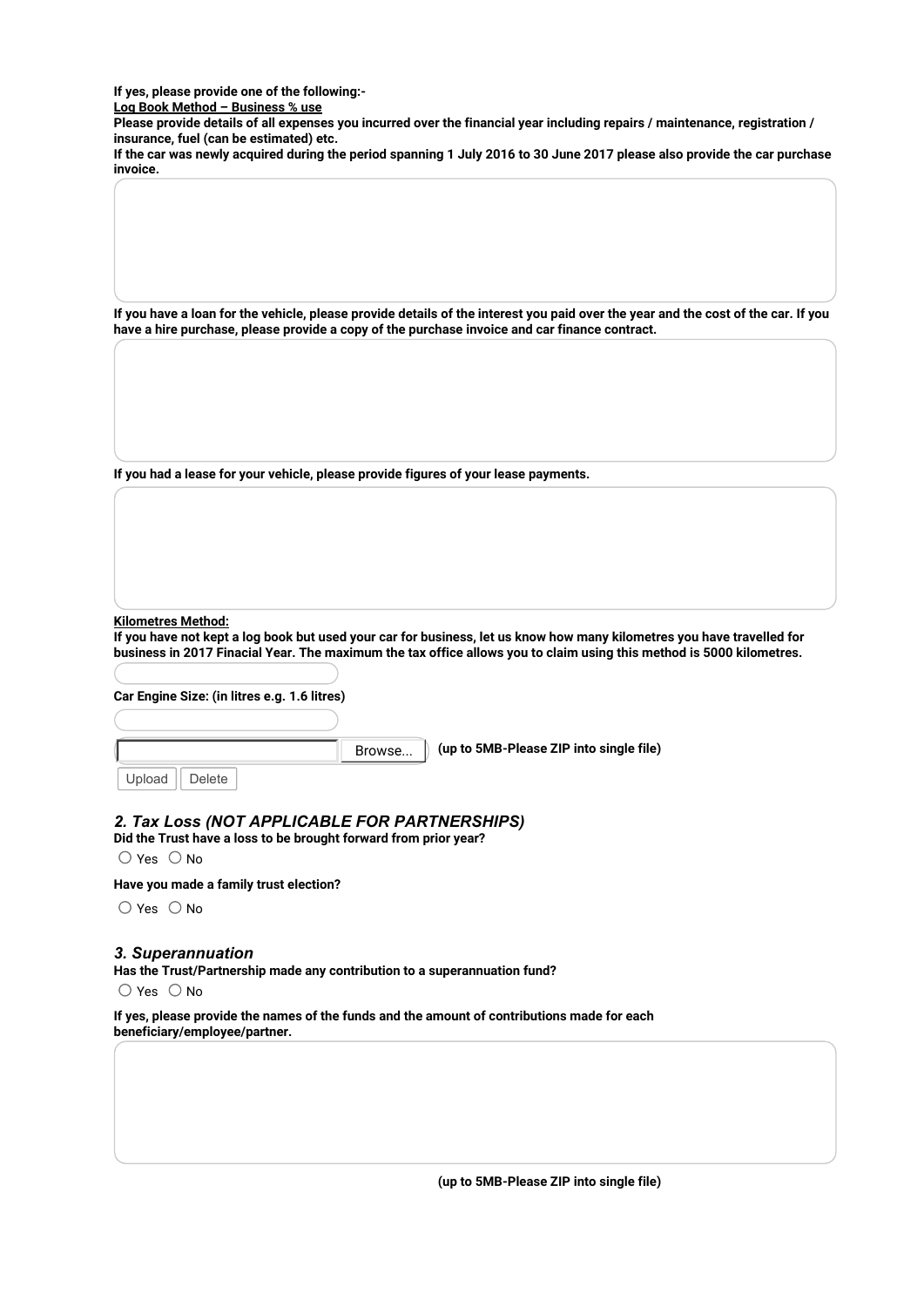| <b>Delete</b><br>If the trust / partnership purchased any capital assets during the year, please provide an itemised list with date of purchase,<br>description of the item purchased and the purchase cost (including shipping and installation)<br>(up to 5MB-Please ZIP into single file)<br>Browse.<br>Upload<br>Delete<br><b>5. Other Deductions</b><br>Show only expenses not listed at any other item. Any other information which you would like us to be aware of:<br>(up to 5MB-Please ZIP into single file)<br>Browse.<br>Upload<br>Delete<br>6. Distributions to Beneficiaries/Partners<br>Please provide a list of the amounts paid to or on behalf of each beneficiary/partner. If you have any<br>query, please give us a call.<br>(up to 5MB-Please ZIP into single file)<br>Browse<br>Upload<br>Delete<br>7. Small Business Entities (SBEs)<br>If you carry on a business and your annual turnover is less than \$10 million, you will be eligible to be treated as a SBE.<br>The benefits of being a SBE taxpayer are, among other things:<br>· Either cash/accrual accounting method available<br>· simplified trading stock rules where businesses only need to conduct stocktakes and account for changes in the<br>value of trading stock in limited circumstances, and<br>$\cdot$ simplified depreciation rules where most depreciating assets costing less than \$20,000 each are written off<br>immediately. Most other depreciating assets are pooled and deducted at a rate of either 15% for the first year of<br>acquisition or 30% for each year after the first year.<br>* Please call your Client Manager who can answer any query you may have on this matter.<br>Please note that you are required to forward all the above documents to us in order to prepare your financial<br>statements and tax return. The above list of documents, while being quite comprehensive, is not meant<br>to be exhaustive. If you are not certain whether additional information/documents are required or some<br>of the documents are missing, please feel free to give us a call.<br>How did you hear about Chan & Naylor? |                      | Browse |  |
|---------------------------------------------------------------------------------------------------------------------------------------------------------------------------------------------------------------------------------------------------------------------------------------------------------------------------------------------------------------------------------------------------------------------------------------------------------------------------------------------------------------------------------------------------------------------------------------------------------------------------------------------------------------------------------------------------------------------------------------------------------------------------------------------------------------------------------------------------------------------------------------------------------------------------------------------------------------------------------------------------------------------------------------------------------------------------------------------------------------------------------------------------------------------------------------------------------------------------------------------------------------------------------------------------------------------------------------------------------------------------------------------------------------------------------------------------------------------------------------------------------------------------------------------------------------------------------------------------------------------------------------------------------------------------------------------------------------------------------------------------------------------------------------------------------------------------------------------------------------------------------------------------------------------------------------------------------------------------------------------------------------------------------------------------------------------------------------------------------------------------------------------------|----------------------|--------|--|
|                                                                                                                                                                                                                                                                                                                                                                                                                                                                                                                                                                                                                                                                                                                                                                                                                                                                                                                                                                                                                                                                                                                                                                                                                                                                                                                                                                                                                                                                                                                                                                                                                                                                                                                                                                                                                                                                                                                                                                                                                                                                                                                                                   | Upload               |        |  |
|                                                                                                                                                                                                                                                                                                                                                                                                                                                                                                                                                                                                                                                                                                                                                                                                                                                                                                                                                                                                                                                                                                                                                                                                                                                                                                                                                                                                                                                                                                                                                                                                                                                                                                                                                                                                                                                                                                                                                                                                                                                                                                                                                   | 4. Capital Purchases |        |  |
|                                                                                                                                                                                                                                                                                                                                                                                                                                                                                                                                                                                                                                                                                                                                                                                                                                                                                                                                                                                                                                                                                                                                                                                                                                                                                                                                                                                                                                                                                                                                                                                                                                                                                                                                                                                                                                                                                                                                                                                                                                                                                                                                                   |                      |        |  |
|                                                                                                                                                                                                                                                                                                                                                                                                                                                                                                                                                                                                                                                                                                                                                                                                                                                                                                                                                                                                                                                                                                                                                                                                                                                                                                                                                                                                                                                                                                                                                                                                                                                                                                                                                                                                                                                                                                                                                                                                                                                                                                                                                   |                      |        |  |
|                                                                                                                                                                                                                                                                                                                                                                                                                                                                                                                                                                                                                                                                                                                                                                                                                                                                                                                                                                                                                                                                                                                                                                                                                                                                                                                                                                                                                                                                                                                                                                                                                                                                                                                                                                                                                                                                                                                                                                                                                                                                                                                                                   |                      |        |  |
|                                                                                                                                                                                                                                                                                                                                                                                                                                                                                                                                                                                                                                                                                                                                                                                                                                                                                                                                                                                                                                                                                                                                                                                                                                                                                                                                                                                                                                                                                                                                                                                                                                                                                                                                                                                                                                                                                                                                                                                                                                                                                                                                                   |                      |        |  |
|                                                                                                                                                                                                                                                                                                                                                                                                                                                                                                                                                                                                                                                                                                                                                                                                                                                                                                                                                                                                                                                                                                                                                                                                                                                                                                                                                                                                                                                                                                                                                                                                                                                                                                                                                                                                                                                                                                                                                                                                                                                                                                                                                   |                      |        |  |
|                                                                                                                                                                                                                                                                                                                                                                                                                                                                                                                                                                                                                                                                                                                                                                                                                                                                                                                                                                                                                                                                                                                                                                                                                                                                                                                                                                                                                                                                                                                                                                                                                                                                                                                                                                                                                                                                                                                                                                                                                                                                                                                                                   |                      |        |  |
|                                                                                                                                                                                                                                                                                                                                                                                                                                                                                                                                                                                                                                                                                                                                                                                                                                                                                                                                                                                                                                                                                                                                                                                                                                                                                                                                                                                                                                                                                                                                                                                                                                                                                                                                                                                                                                                                                                                                                                                                                                                                                                                                                   |                      |        |  |
|                                                                                                                                                                                                                                                                                                                                                                                                                                                                                                                                                                                                                                                                                                                                                                                                                                                                                                                                                                                                                                                                                                                                                                                                                                                                                                                                                                                                                                                                                                                                                                                                                                                                                                                                                                                                                                                                                                                                                                                                                                                                                                                                                   |                      |        |  |
|                                                                                                                                                                                                                                                                                                                                                                                                                                                                                                                                                                                                                                                                                                                                                                                                                                                                                                                                                                                                                                                                                                                                                                                                                                                                                                                                                                                                                                                                                                                                                                                                                                                                                                                                                                                                                                                                                                                                                                                                                                                                                                                                                   |                      |        |  |
|                                                                                                                                                                                                                                                                                                                                                                                                                                                                                                                                                                                                                                                                                                                                                                                                                                                                                                                                                                                                                                                                                                                                                                                                                                                                                                                                                                                                                                                                                                                                                                                                                                                                                                                                                                                                                                                                                                                                                                                                                                                                                                                                                   |                      |        |  |
|                                                                                                                                                                                                                                                                                                                                                                                                                                                                                                                                                                                                                                                                                                                                                                                                                                                                                                                                                                                                                                                                                                                                                                                                                                                                                                                                                                                                                                                                                                                                                                                                                                                                                                                                                                                                                                                                                                                                                                                                                                                                                                                                                   |                      |        |  |
|                                                                                                                                                                                                                                                                                                                                                                                                                                                                                                                                                                                                                                                                                                                                                                                                                                                                                                                                                                                                                                                                                                                                                                                                                                                                                                                                                                                                                                                                                                                                                                                                                                                                                                                                                                                                                                                                                                                                                                                                                                                                                                                                                   |                      |        |  |
|                                                                                                                                                                                                                                                                                                                                                                                                                                                                                                                                                                                                                                                                                                                                                                                                                                                                                                                                                                                                                                                                                                                                                                                                                                                                                                                                                                                                                                                                                                                                                                                                                                                                                                                                                                                                                                                                                                                                                                                                                                                                                                                                                   |                      |        |  |
|                                                                                                                                                                                                                                                                                                                                                                                                                                                                                                                                                                                                                                                                                                                                                                                                                                                                                                                                                                                                                                                                                                                                                                                                                                                                                                                                                                                                                                                                                                                                                                                                                                                                                                                                                                                                                                                                                                                                                                                                                                                                                                                                                   |                      |        |  |
|                                                                                                                                                                                                                                                                                                                                                                                                                                                                                                                                                                                                                                                                                                                                                                                                                                                                                                                                                                                                                                                                                                                                                                                                                                                                                                                                                                                                                                                                                                                                                                                                                                                                                                                                                                                                                                                                                                                                                                                                                                                                                                                                                   |                      |        |  |
|                                                                                                                                                                                                                                                                                                                                                                                                                                                                                                                                                                                                                                                                                                                                                                                                                                                                                                                                                                                                                                                                                                                                                                                                                                                                                                                                                                                                                                                                                                                                                                                                                                                                                                                                                                                                                                                                                                                                                                                                                                                                                                                                                   |                      |        |  |
|                                                                                                                                                                                                                                                                                                                                                                                                                                                                                                                                                                                                                                                                                                                                                                                                                                                                                                                                                                                                                                                                                                                                                                                                                                                                                                                                                                                                                                                                                                                                                                                                                                                                                                                                                                                                                                                                                                                                                                                                                                                                                                                                                   |                      |        |  |
|                                                                                                                                                                                                                                                                                                                                                                                                                                                                                                                                                                                                                                                                                                                                                                                                                                                                                                                                                                                                                                                                                                                                                                                                                                                                                                                                                                                                                                                                                                                                                                                                                                                                                                                                                                                                                                                                                                                                                                                                                                                                                                                                                   |                      |        |  |
|                                                                                                                                                                                                                                                                                                                                                                                                                                                                                                                                                                                                                                                                                                                                                                                                                                                                                                                                                                                                                                                                                                                                                                                                                                                                                                                                                                                                                                                                                                                                                                                                                                                                                                                                                                                                                                                                                                                                                                                                                                                                                                                                                   |                      |        |  |
|                                                                                                                                                                                                                                                                                                                                                                                                                                                                                                                                                                                                                                                                                                                                                                                                                                                                                                                                                                                                                                                                                                                                                                                                                                                                                                                                                                                                                                                                                                                                                                                                                                                                                                                                                                                                                                                                                                                                                                                                                                                                                                                                                   |                      |        |  |
|                                                                                                                                                                                                                                                                                                                                                                                                                                                                                                                                                                                                                                                                                                                                                                                                                                                                                                                                                                                                                                                                                                                                                                                                                                                                                                                                                                                                                                                                                                                                                                                                                                                                                                                                                                                                                                                                                                                                                                                                                                                                                                                                                   |                      |        |  |
|                                                                                                                                                                                                                                                                                                                                                                                                                                                                                                                                                                                                                                                                                                                                                                                                                                                                                                                                                                                                                                                                                                                                                                                                                                                                                                                                                                                                                                                                                                                                                                                                                                                                                                                                                                                                                                                                                                                                                                                                                                                                                                                                                   |                      |        |  |
|                                                                                                                                                                                                                                                                                                                                                                                                                                                                                                                                                                                                                                                                                                                                                                                                                                                                                                                                                                                                                                                                                                                                                                                                                                                                                                                                                                                                                                                                                                                                                                                                                                                                                                                                                                                                                                                                                                                                                                                                                                                                                                                                                   |                      |        |  |
|                                                                                                                                                                                                                                                                                                                                                                                                                                                                                                                                                                                                                                                                                                                                                                                                                                                                                                                                                                                                                                                                                                                                                                                                                                                                                                                                                                                                                                                                                                                                                                                                                                                                                                                                                                                                                                                                                                                                                                                                                                                                                                                                                   |                      |        |  |
|                                                                                                                                                                                                                                                                                                                                                                                                                                                                                                                                                                                                                                                                                                                                                                                                                                                                                                                                                                                                                                                                                                                                                                                                                                                                                                                                                                                                                                                                                                                                                                                                                                                                                                                                                                                                                                                                                                                                                                                                                                                                                                                                                   |                      |        |  |
|                                                                                                                                                                                                                                                                                                                                                                                                                                                                                                                                                                                                                                                                                                                                                                                                                                                                                                                                                                                                                                                                                                                                                                                                                                                                                                                                                                                                                                                                                                                                                                                                                                                                                                                                                                                                                                                                                                                                                                                                                                                                                                                                                   |                      |        |  |
|                                                                                                                                                                                                                                                                                                                                                                                                                                                                                                                                                                                                                                                                                                                                                                                                                                                                                                                                                                                                                                                                                                                                                                                                                                                                                                                                                                                                                                                                                                                                                                                                                                                                                                                                                                                                                                                                                                                                                                                                                                                                                                                                                   |                      |        |  |
|                                                                                                                                                                                                                                                                                                                                                                                                                                                                                                                                                                                                                                                                                                                                                                                                                                                                                                                                                                                                                                                                                                                                                                                                                                                                                                                                                                                                                                                                                                                                                                                                                                                                                                                                                                                                                                                                                                                                                                                                                                                                                                                                                   |                      |        |  |
|                                                                                                                                                                                                                                                                                                                                                                                                                                                                                                                                                                                                                                                                                                                                                                                                                                                                                                                                                                                                                                                                                                                                                                                                                                                                                                                                                                                                                                                                                                                                                                                                                                                                                                                                                                                                                                                                                                                                                                                                                                                                                                                                                   |                      |        |  |
|                                                                                                                                                                                                                                                                                                                                                                                                                                                                                                                                                                                                                                                                                                                                                                                                                                                                                                                                                                                                                                                                                                                                                                                                                                                                                                                                                                                                                                                                                                                                                                                                                                                                                                                                                                                                                                                                                                                                                                                                                                                                                                                                                   |                      |        |  |
|                                                                                                                                                                                                                                                                                                                                                                                                                                                                                                                                                                                                                                                                                                                                                                                                                                                                                                                                                                                                                                                                                                                                                                                                                                                                                                                                                                                                                                                                                                                                                                                                                                                                                                                                                                                                                                                                                                                                                                                                                                                                                                                                                   |                      |        |  |
|                                                                                                                                                                                                                                                                                                                                                                                                                                                                                                                                                                                                                                                                                                                                                                                                                                                                                                                                                                                                                                                                                                                                                                                                                                                                                                                                                                                                                                                                                                                                                                                                                                                                                                                                                                                                                                                                                                                                                                                                                                                                                                                                                   |                      |        |  |
|                                                                                                                                                                                                                                                                                                                                                                                                                                                                                                                                                                                                                                                                                                                                                                                                                                                                                                                                                                                                                                                                                                                                                                                                                                                                                                                                                                                                                                                                                                                                                                                                                                                                                                                                                                                                                                                                                                                                                                                                                                                                                                                                                   |                      |        |  |
|                                                                                                                                                                                                                                                                                                                                                                                                                                                                                                                                                                                                                                                                                                                                                                                                                                                                                                                                                                                                                                                                                                                                                                                                                                                                                                                                                                                                                                                                                                                                                                                                                                                                                                                                                                                                                                                                                                                                                                                                                                                                                                                                                   |                      |        |  |
|                                                                                                                                                                                                                                                                                                                                                                                                                                                                                                                                                                                                                                                                                                                                                                                                                                                                                                                                                                                                                                                                                                                                                                                                                                                                                                                                                                                                                                                                                                                                                                                                                                                                                                                                                                                                                                                                                                                                                                                                                                                                                                                                                   |                      |        |  |